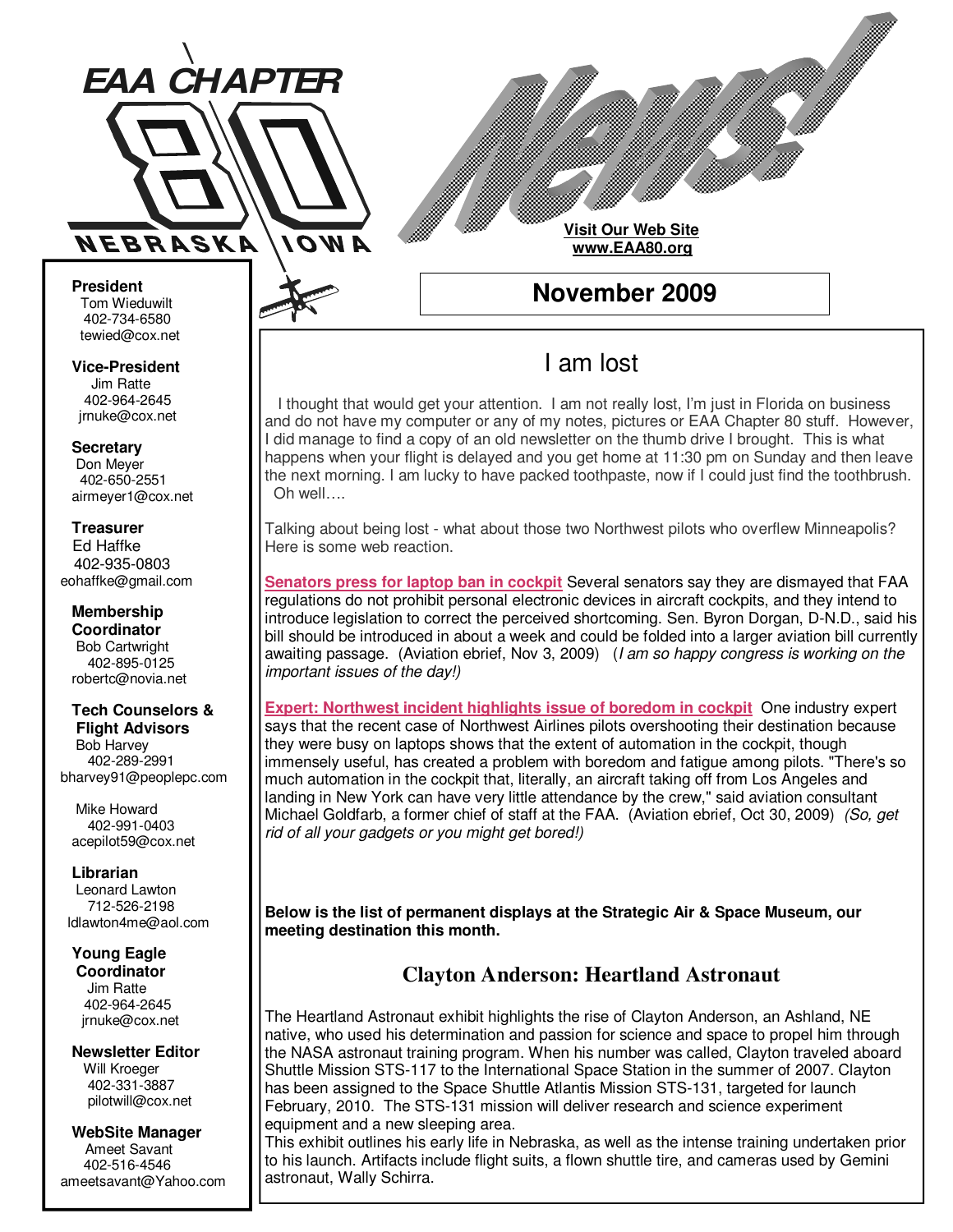# **Vietnam Memorial Wall**

In honor of those who fought and died in service to their country during the Vietnam War, the "Individual Reflections from the Wall" exhibit displays photographs, letters and personal mementos left at the Vietnam Memorial Wall in Washington D.C.

#### **Linebacker II**

The Linebacker II display outlines the men and machines of the U.S. Seventh Air Force and U.S. Navy Task Force 77 that took part in the bombing missions on Haiphong and Hanoi, North Vietnam during the last two weeks of December 1972. Here B-52 bombers flew large numbers of attack missions as a means of bringing the North Vietnamese government back to the table for peace talks.

#### **9th Air Force**

During World War II the mission of the 9th Air Force was to gain air superiority, deny the enemy an ability to replenish or replace losses, and offer close air support for the troops on the ground. This display highlights some of the missions undertaken by these brave men, as well as showcasing some of the equipment utilized in this endeavor.

#### **Doolittle's Tokyo Raiders**

This exhibit celebrates the memory of lifelong Lincoln, NE native, Richard Joyce, who took part in the 1942 attack on Tokyo, led by Jimmy Doolittle. After the disastrous events of December 7, 1941 at Pearl Harbor, the United States military pushed for a retaliatory strike on Tokyo. Though many said it could not be done, Col. Doolittle managed to devise a plan that took 16 Army Air Force B-25 bombers from the deck of the USS Hornet.

#### **Martin Bomber Plant**

One of the primary elements of American victory in WWII was the use of heavy bombers. The Strategic Air and Space museum commemorates one of the most productive heavy bomber plants, the Martin Bomber Plant, at what is now Offutt Air Force Base, Nebraska. It was here that both atomic bombers Enola Gay and Bock's Car were manufactured. Highlights are detailed models of the plant, as well as original wooden floor bricks, tools, and an engine piston from the bomber Enola Gay.

Hope to see everyone at the meeting,

Will Kroeger

# November Meeting Time & Location

This month's meeting is at 6:30 pm at the Strategic Air & Space Museum, exit 426 on I-80.

# November Program.

Fellow chapter members will be talking about the aircraft they flew that are now on display at the museum. Hear stories about the SR-71, B-52, etc….. Hopefully you answered your ping.

Talking about pings - I hope you answered yours concerning the December meeting "**Annual Christmas Party"** at Piccolo's on the 14th. Please let Jim Ratte know if you can attend so we can get a good head count. Party timeline is: 6-7 social; 7-8 dinner; 8-9 program (have not set a program, ideas welcome). We will introduce the new Chapter Officers, have a Cash bar, Poinsettias for the ladies, music and raffle prizes. Tickets will be \$30 per person for either a 8 oz Prime Rib or 8 oz Filet or Chicken Breast or Baked Halibut.

|         | <b>EVENTS:</b> $(B)$ - Breakfast / $(L)$ - Lunch |           |
|---------|--------------------------------------------------|-----------|
| 1st Sat | Chapter 1055 (B) (0800-1000)                     | York, NE  |
| 3rd Sat | Chapter 569 (B) (0800-1000)                      | Crete, NE |

# **YOUNG EAGLES — Millard Airport 14 November 0900 Call Jim Ratte or Kathy Callahan if you can help or answer your ping.**

Did you know that Phillips 66 has increased their fuel rebate to \$2/ gallon when you fly Young eagles and fill up using your Phillips 66 card? Millard sales Phillips 66.

**2010 calendars are in. See Don Meyer at the meeting if you ordered one.** Please bring \$10 if you ordered and have not paid.

AVweb's "**FBO of the Week**" ribbon goes to the FBO at **Beatrice Municipal Airport** (KBIE) in Beatrice, Nebraska. (AVweb, Nov 2, 2009) (If you have ever been there you know this is well deserved.)

# **FAA toughens up on pilot alcohol-related offenses**

The FAA has tightened up its treatment of pilots convicted of alcohol-related driving offenses. In the latest issue of the Federal Air Surgeon's Medical Bulletin, AMEs are advised that first-time DUI and DWI offenders don't necessarily escape the agency's scrutiny as they have in the past. Under the new rules, anyone whose blood-alcohol content (BAC) was measured at higher than .15 percent or who refused to provide a sample will automatically have their case referred by the AME to FAA headquarters. The FAA medics will then insist that the pilot applicant undergo a substance abuse assessment. Previously, on first offenses, AMEs had to review court records and make the call on whether the applicant had a problem. It's been suggested the tougher rules might tempt offenders to lie about it on their medical but that will likely make things worse. (From AVweb) (I think that BAC may be a mistake because you would have to drink 8 beers in a hour as a 200 lb person to blow a .15. Nebraska's limit is .08)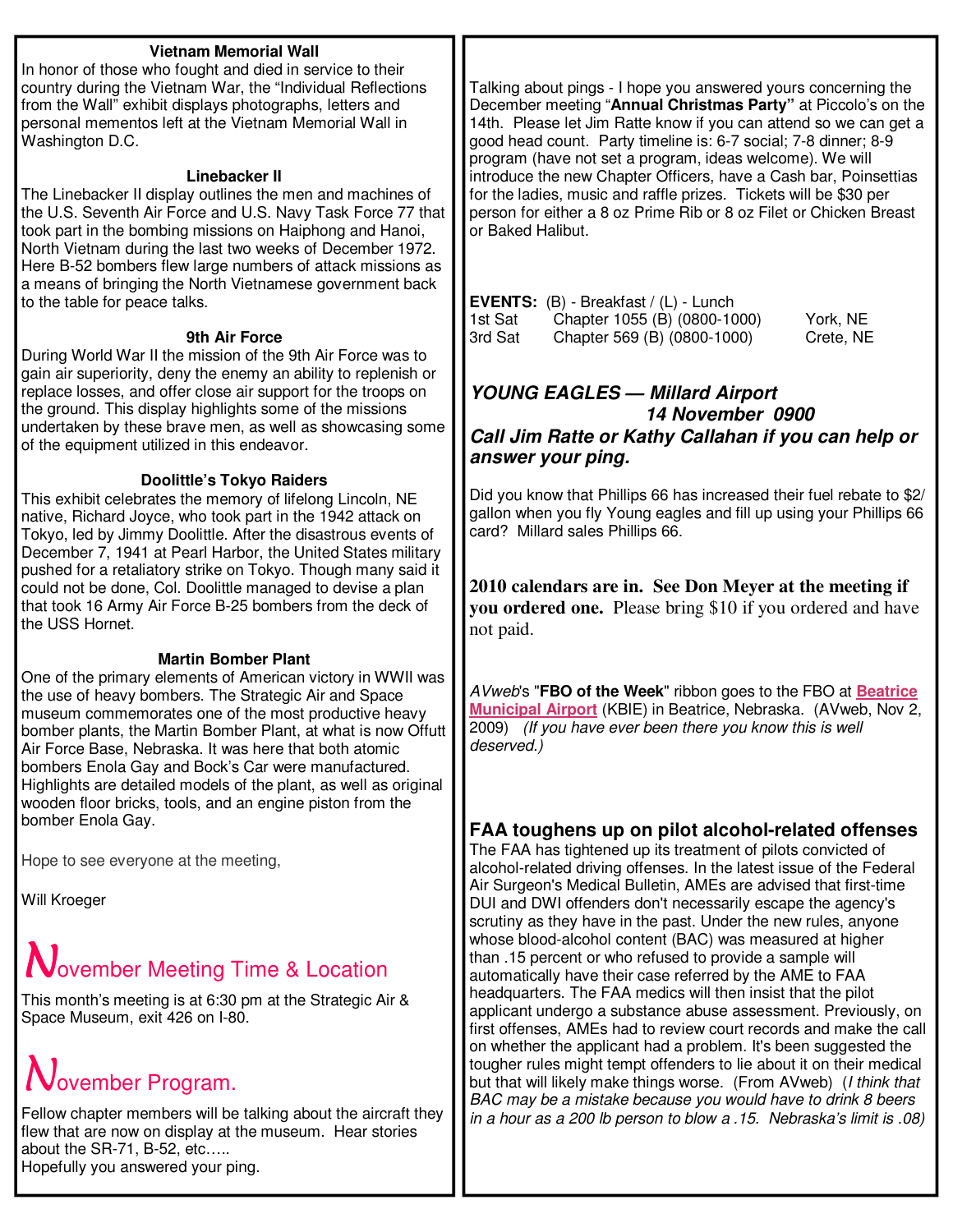#### *EAA Chapter 80* October 12, 2009 *Official Meeting Minutes*

The meeting was called to order by President Tom Wieduwilt at 7:00 PM. Meeting was held at Hanger One, Millard Airport, Omaha,NE.

- Tom Wieduwilt, President
- Jim Ratte, Vice President,
- Don Meyer, Secretary
- Ed Haffke, Treasurer

#### **Treasurers Report**:

• Operating Account: \$2,292.30, Money Market Account \$4,825.38, CD Balance: \$2,990.81. Total Cash Assets: \$10,108.49.

## **Meeting Minutes**:

• A motion was made and passed to accept the previous month's minutes.

## **Young Eagles:**

- 422 YE flown, a record number for our chapter.
- Next event at Millard, NE on October  $17<sup>th</sup>$ .

#### **Builder's Reports**:

- David Strabbing building an RV-6
- Kevin McGrew building a Zenith 601XL
- TW test ran his engine in his RV-6 on Oct. 7th

#### **Tech Counselor / Flight Advisor:**

#### • Looking for pacer rebuilder information.

#### **Fly-Out Report:**

• None

#### **Old Business**

• Officer nominations:

| President                   |  |  |  |
|-----------------------------|--|--|--|
| Vice President              |  |  |  |
| Secretary                   |  |  |  |
| Treasure                    |  |  |  |
| Membership Coordinator      |  |  |  |
| Nominations are still open. |  |  |  |
|                             |  |  |  |

• Membership Directory will be on disc and may also be on our web site.

## **New Business:**

- November Meeting will be at the Air and Space Museum. The evening will be for our chapter and guest only. Contact Jim Ratte with your plans to attend.
- Chapter Christmas Party will be 12-14-09 at Piccolos Resturant. \$30.00 each and please sign up for this event.

#### **Librarian Report:**

• None

#### **Membership Report:**

• None

**Tool Report:** 

- Engine hoist in Ronye McKay's hanger
- Trailer: AHO
- Scales: TW
- Jacks: Ron Wood
- Brake Bleeding Set: Ron Wood
- Grills: At AHQ
- **Web Site:**

#### www.eaa80.org

#### **Program:**

Ron Burgher developer of "Fly the Pattern" web site gave a presentation demonstrating what his site offered. Meeting adjourned.

Don Meyer Secretary